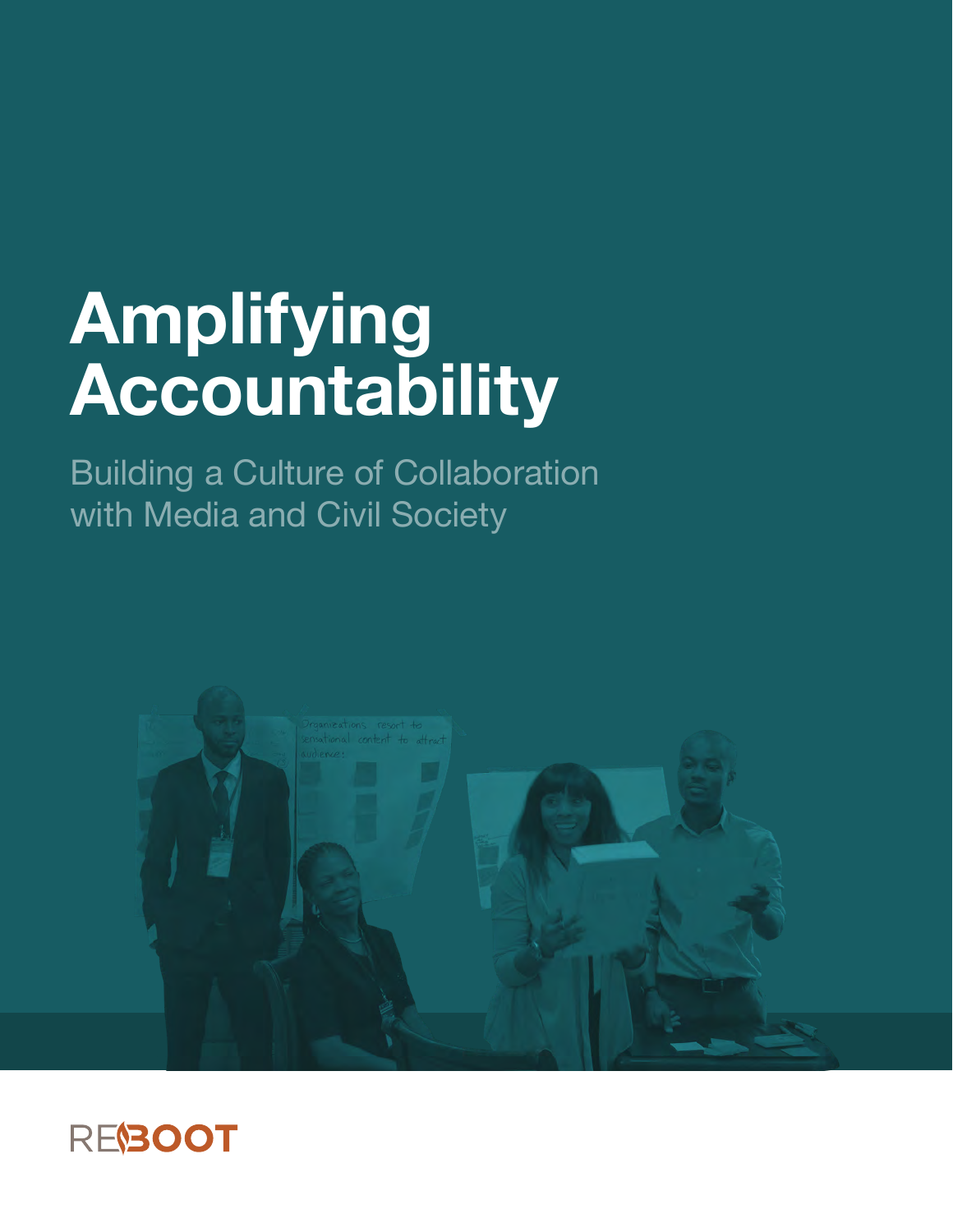## **Contents**

- [Introduction](#page-2-0)
- [Background and Theory of Change](#page-3-0)
- [How Reboot Media is Paving the Road to Impact](#page-6-0)
- [Case Studies from Ongoing Collaborations](#page-8-0)
- [Lessons Learned and Recommendations](#page-10-0)  [for Development Partners](#page-10-0)
- [The Way Forward](#page-12-0)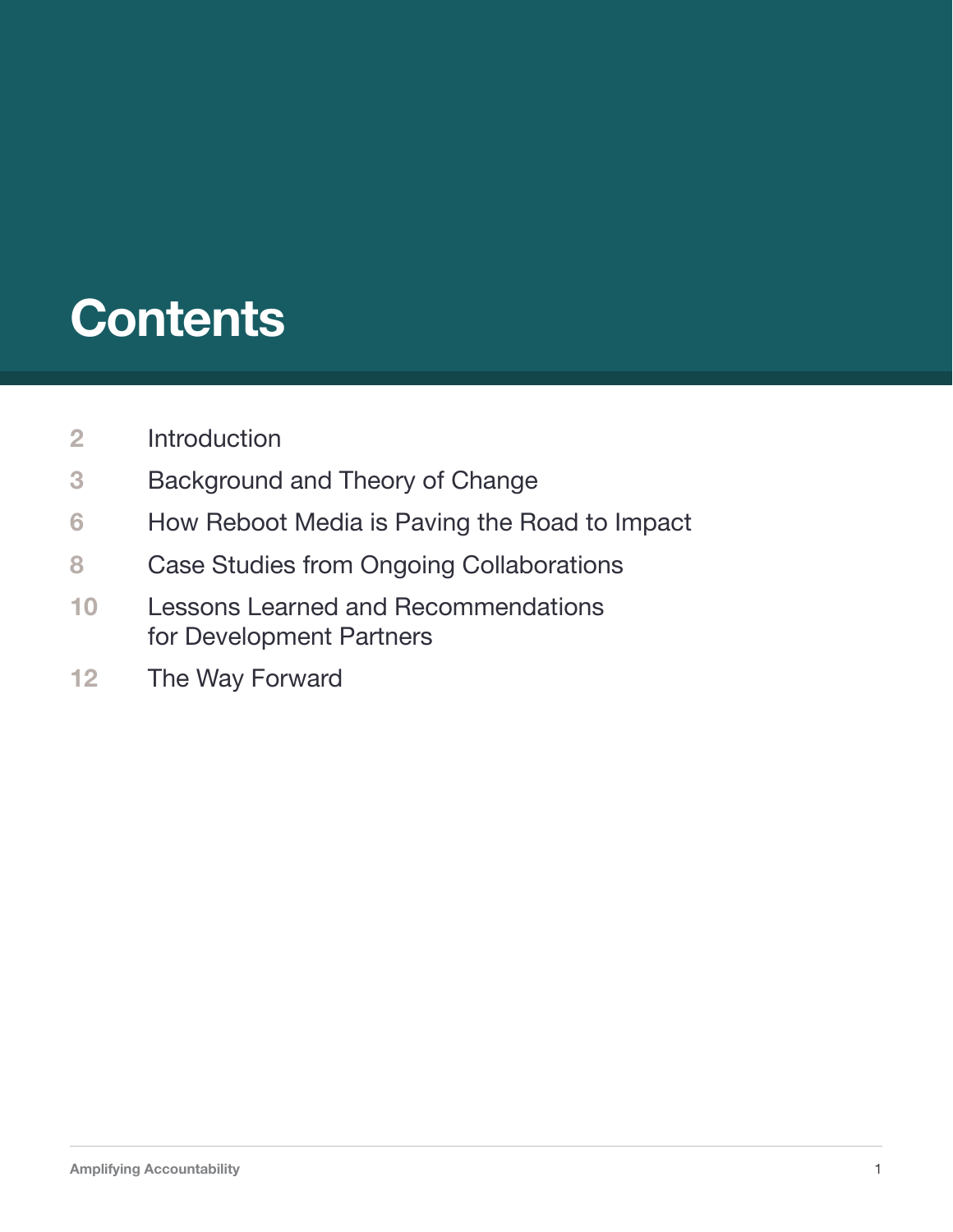## <span id="page-2-0"></span>**Introduction**

Edia plays a vital role in holding<br>governments accountable to their<br>To help media better realize this<br>Reboot provides strategic, tailored support a governments accountable to their citizens. To help media better realize this role, Reboot provides strategic, tailored support at the local level through the Reboot Media program. Our goal is to drive good governance all over the world.

For three years, we have been deeply engaged with local [organizations in West Africa](https://westafricamedia.reboot.org/) to understand the unique challenges and opportunities facing media there today. In partnership with the MacArthur Foundation and its grantees, we are working to seize opportunities to foster a stronger accountability ecosystem—helping journalists and innovators to join forces with each other, with civil society, and even with government champions in strategic ways to hold the powerful to account.

This is long-term work, but early milestones on the road to impact include:

- The release of journalist Jones Abiri, who was detained (extrajudicially) for two years after criticizing the government, through a nascent **Media Alliance**.
- • An emerging network of **data-driven, investigative journalists focused on the power sector,** through a monthly meet-up for journalists and editors to develop connections and knowledge to better access sector data and to investigate corruption.
- The prototype of a new, independent revenue stream to create a **shared fund for investigative journalism**, based in crowd-funding models.

This brief report offers case studies, stories, and lessons learned from this ongoing project—along with specific recommendations for donors and practitioners who want to increase their impact toward good governance.

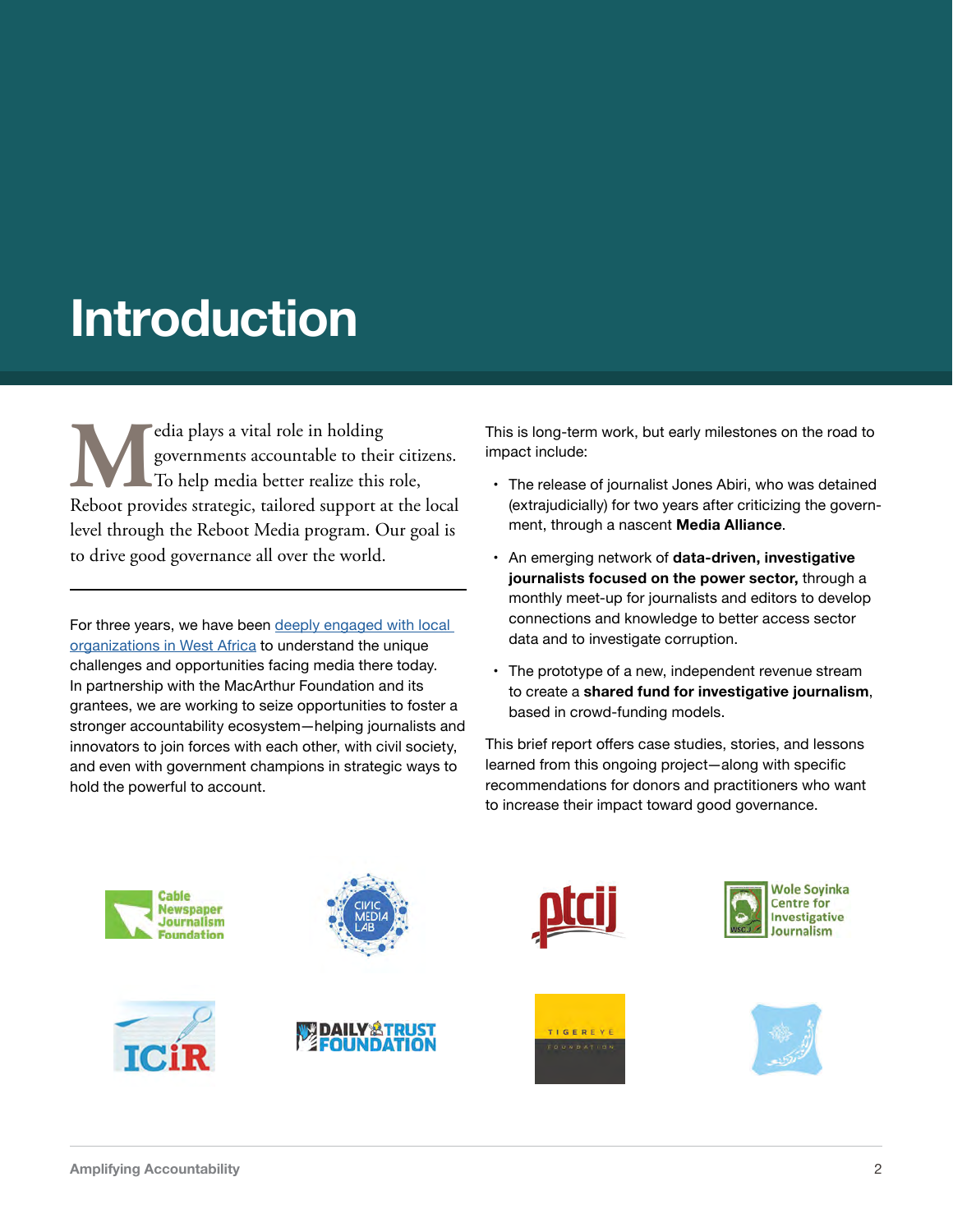### <span id="page-3-0"></span>**Background and Theory of Change**

### **The MacArthur Foundation Makes a Big Bet "On Nigeria"**

The MacArthur Foundation has long been committed to improving development outcomes in Nigeria for those who need it most. Like most international development organizations investing in the region, MacArthur has previously taken an approach that focuses on better service delivery through grassroots impact. For example, the Foundation worked downstream, aiming to increase access to essential services for marginalized populations. However, thanks to leadership from the Foundation's Nigeria office, MacArthur has recently shifted its strategy, in recognition of the fact:

*The real blockages to service delivery are governance challenges.* These lie farther upstream, and are less visible, and yet they have significant influence over grassroots outcomes.

That's why the Foundation took a bold new direction in 2015. Led by a staff team based in Nigeria and Chicago, the Foundation's "On Nigeria" program is reducing corruption in the country by supporting Nigerian-led efforts to promote accountability, transparency, and good governance.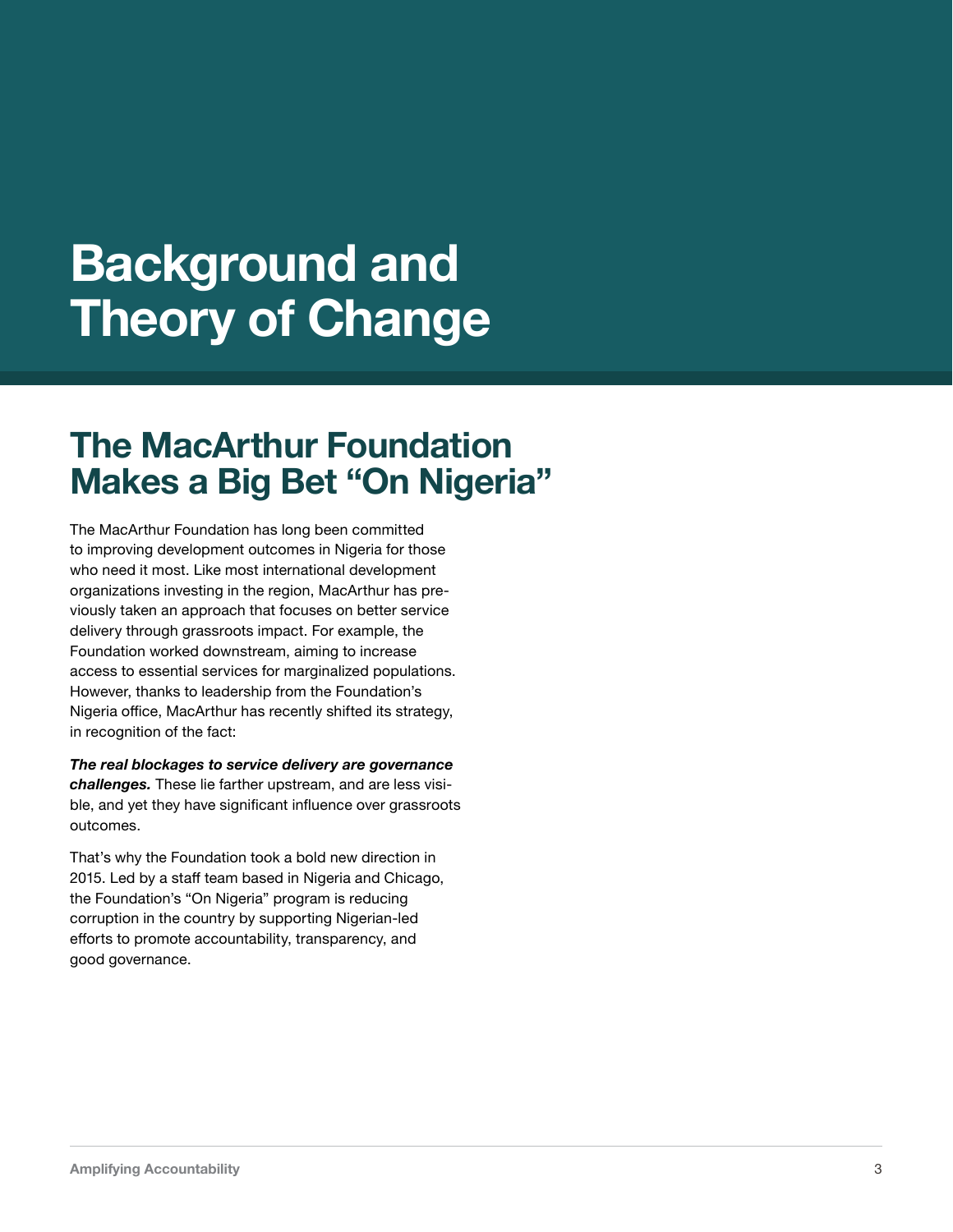### **Theory of Change: Catalyzing Accountability**

In tackling these ambitious governance challenges, the MacArthur Foundation and Reboot both recognize that no single organization or innovation can create watershed change. Instead, we are joining forces to foster an "accountability ecosystem," a web of efforts that resonate with and enable each other. Ultimately, we seek to catalyze **citizens** to actively engage in demanding accountability by supporting civil society, government reformers, and media to fulfill their potential in the accountability ecosystem:

**Civil society** expose, highlight, and amplify corrupt activities in the government, mobilizing **citizens** around issues, providing them with a platform to amplify their voices, and directing them to take action.

**Government reformers** forge and institutionalize internal mechanisms, including government agencies and strategies, that have the mandate to respond to **citizens**' demands, the power to sanction officials and duty bearers, and the will to actively bring them to account.

**Media** enables engagement in the public interest—rigorous, evidence-based investigations and reports that give citizens oversight of government actions. In order for media to fulfill this role, independent organizations must achieve financial sustainability and earn public trust.



Based on this shared theory of change, MacArthur and Reboot are supporting grantees in a cohort model, encouraging groups of local organizations working with and within government, civil society, and media. The Foundation is actively identifying emerging spaces for accountability, and finding ways to engage non-traditional grantees—including social media influencers and subnational government reform agencies. But perhaps most importantly, we are working to foster collaboration amongst these diverse players in the ecosystem.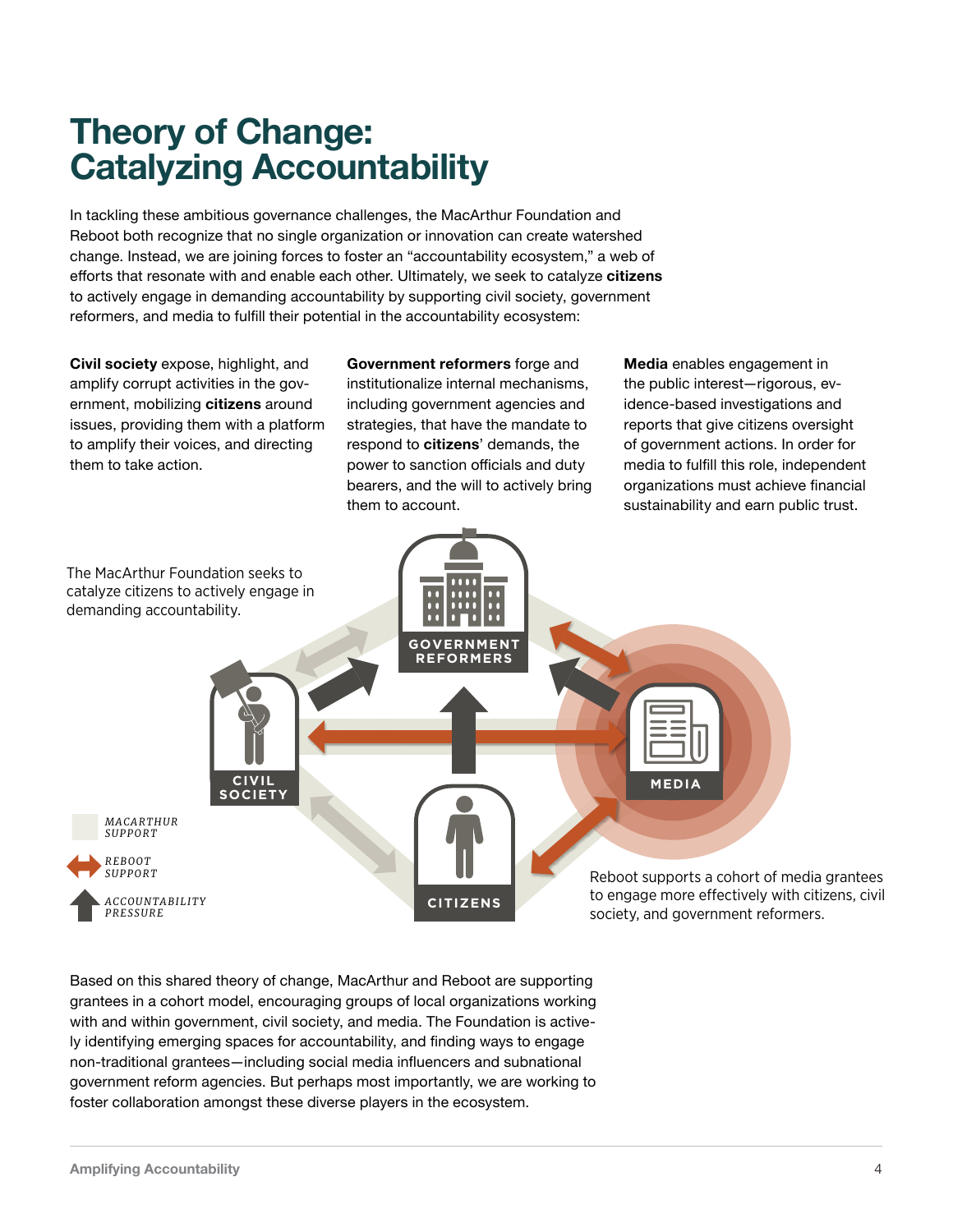### KEY OPPORTUNITY: **Collaboration**

Collaboration is a key feature of a functioning "accountability ecosystem." Diverse actors in the ecosystem have resources and expertise that can benefit others, and partnerships are necessary to implement solutions that will address the entire system. Additionally, because powerful actors are highly motivated to preserve the status quo, attempts to highlight malfeasance are often met with aggressive pushback; collaboration can strengthen the entire accountability ecosystem to protect individual actors who might otherwise be targeted or persecuted for their work.

Yet collaboration is a difficult request. Up until recently, there have been few incentives for members of the accountability ecosystem to collaborate. Instead, competition (real or perceived) for funding, readers, attention, and other resources has impeded potential partnerships, as have professional misunderstandings.

That's why fostering collaboration is a key strategy for the accountability ecosystem today. *The MacArthur Foundation engaged Reboot as a co-creation partner in order to foster productive, sustained collaborations*. Our role is to help members of the accountability ecosystem to join forces with each other, with civil society, and even with government champions, in strategic ways.

### **"Fighting corruption is dangerous. It requires accountability advocates and monitors working collaboratively to sustain the pressure and withstand the fightback from corrupt actors."**

—Dayo Olaide, MacArthur Foundation, Deputy Director, Nigeria Office.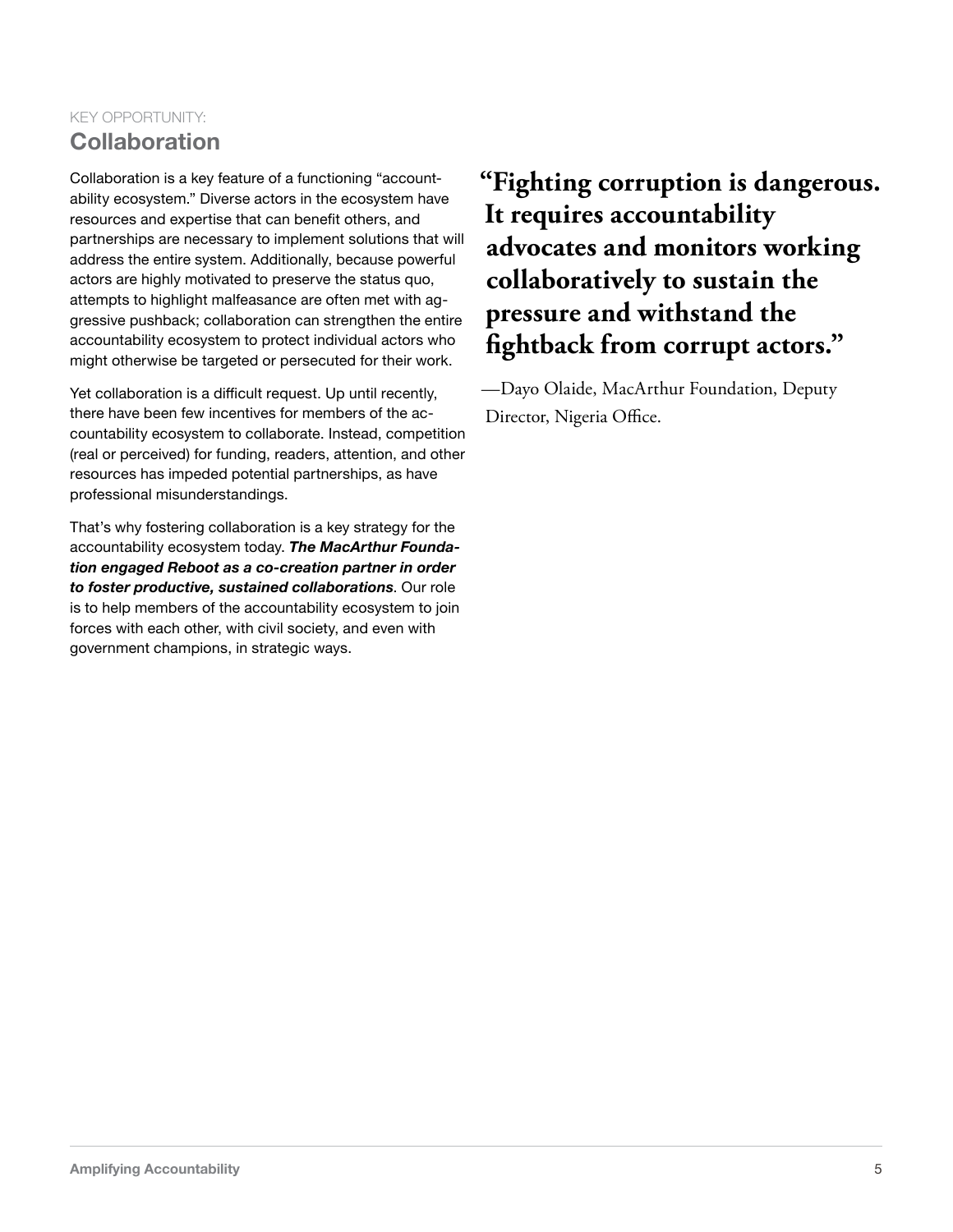### <span id="page-6-0"></span>**How Reboot Media is Paving the Road to Impact**

In recent decades, media development efforts<br>have largely comprised one-off training courses,<br>usually specific to a particular sector of thematic<br>area, along with funding for individual reports. These n recent decades, media development efforts have largely comprised one-off training courses, usually specific to a particular sector of thematic investments create a few journalists with stronger skills and a few flagship (and often flashy) reports. But on the ground, these exercises have limited impact, as the discrete work done is outweighed by the larger system and the status quo persists.

Reboot Media takes a long-term, bottom-up approach to media development. We partner with journalists and media organizations, working shoulder-to-shoulder on projects and priorities they identify. We support media actors to take ownership of addressing structural challenges. We provide focus on technical details and strategy, following through to the end of an engagement—at which point we leave a self-sustaining model in place, so that actors can tackle issues even after support is long gone.

We also foster collaboration. We bring media actors together to align around shared challenges, to co-create solutions, and to work together to implement these solutions and strengthen the field for all. Our approach creates strong networks (instead of just siloed organizations) and builds competence across the ecosystem. The next page illustrates how our approach is working in Nigeria.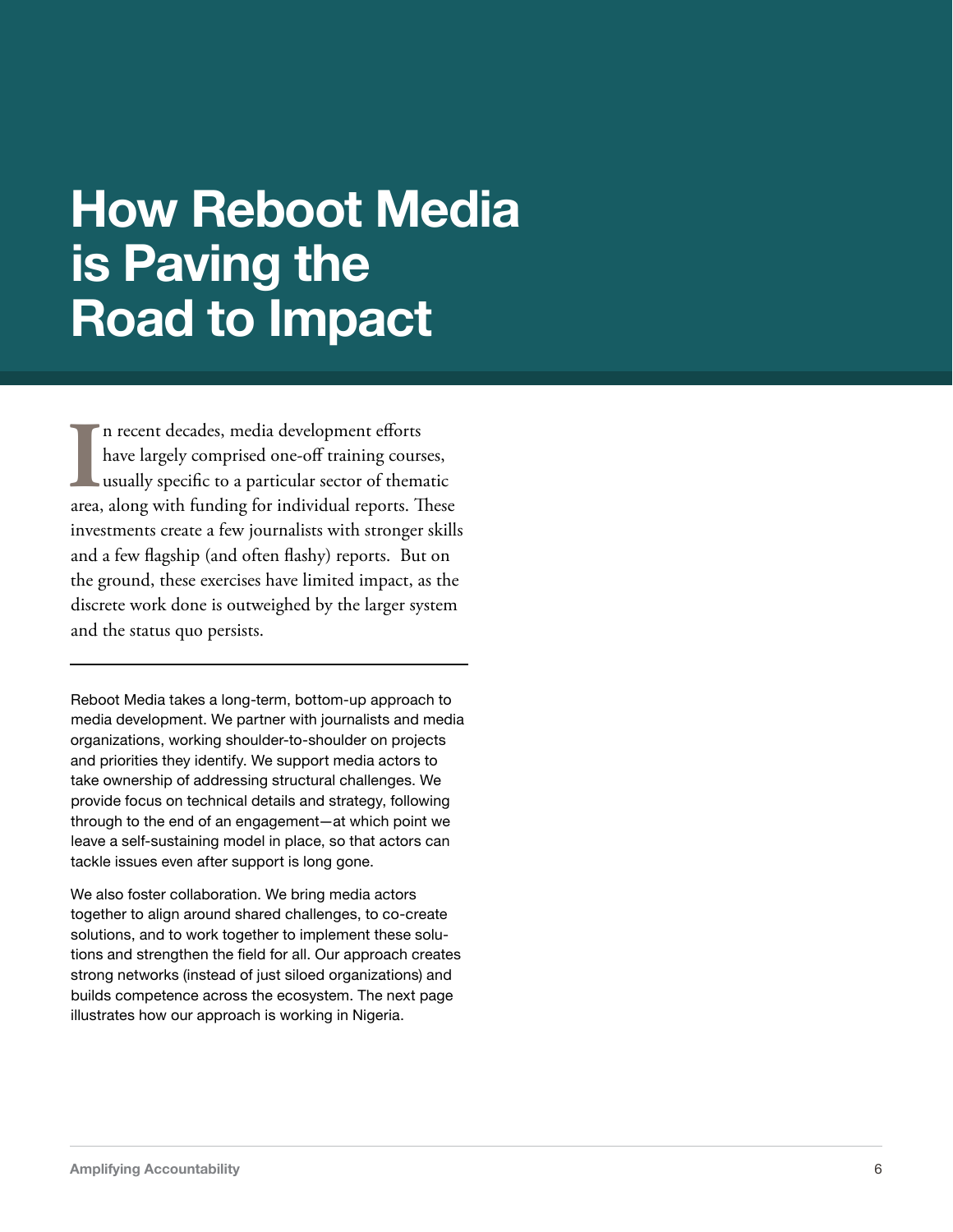### **Reboot Media's "On Nigeria" Process**

### **1. Building community around shared challenges.**

Before any two organizations can collaborate, they need to see each other as peers with aligned goals, who are facing similar challenges, and who can offer each other tangible value.

To foster this collegiality and kick-off the project, we hosted a bootcamp, bringing MacArthur grantees together with media industry veterans and civil society representatives for a week of facilitated conversations designed to hone in on potential strategies for a stronger accountability ecosystem. Participants found common challenges and agreed to take them on—early steps toward collaboration.

### **2.**

### **Working shoulder-toshoulder with grantees as they prototype solutions.**

Reboot is supporting organizations as they dive deeper into their agreed-upon challenges and develop first prototypes of solutions. We are supporting grantees to learn by doing, offering technical training in design, research, audience development, and other specialties as grantees probe the challenges they've agreed to take on. Reboot is also serving as a "systems integrator," bringing in new opportunities for needed resources from civil society, foundations, government reformers, and others. As grantees achieve the first milestones of success in their projects, they are also institutionalizing their own roles as part of a collaborative ecosystem.

### **3.**

### **Institutionalizing local approaches at the international level.**

As we support grantees in developing prototypes, we are also communicating their work and success to donors and other international actors. Over the long term, institutionalizing the expectation of local collaborations amongst influential donors will help sustain the ecosystem. We are also encouraging these large institutions to incorporate collaboration in their work—for example, multiple donors with journalist defense initiatives are aligning as part of a larger, grantee-led coalition.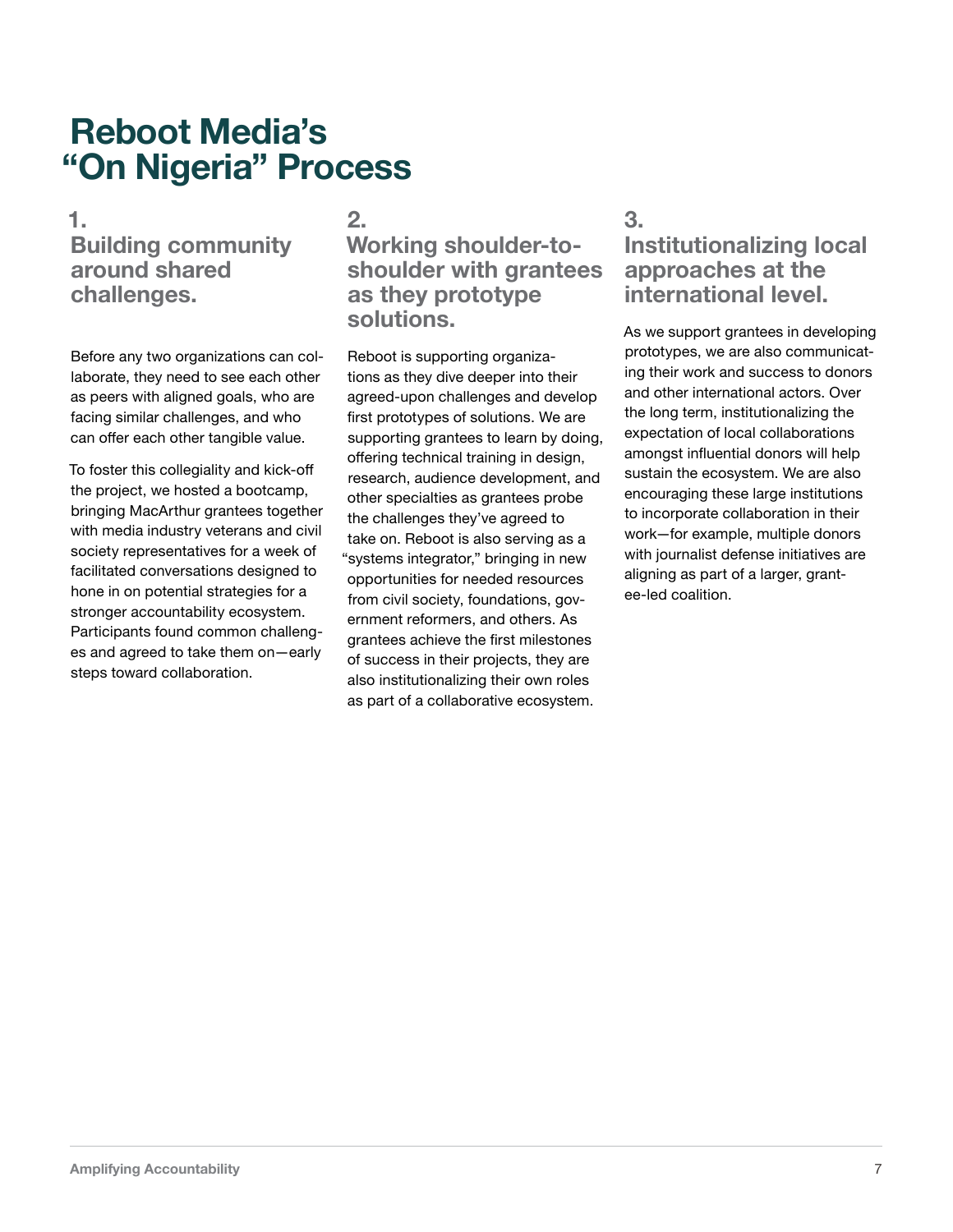## <span id="page-8-0"></span>**Case Studies from Ongoing Collaborations**

t the Reboot Media bootcamp, media and<br>media support organizations arrived at<br>three shared challenges. These challenges and<br>interwoven, and have far-reaching detrimental impa media support organizations arrived at three shared challenges. These challenges are interwoven, and have far-reaching detrimental impact. Grantees agree that collaboration is necessary to tackle these challenges. They also agree that solutions in these areas would create a positive ripple effect, creating widespread impact across Nigeria's media landscape.

Reboot is now supporting grantees in prototyping solutions to these challenges. The following case studies offer early glimpses of grantee collaborations and milestones on the way to impact.

#### SOLUTION #1:

### **Media Alliance to Protect Press Freedom**

**Shared challenge:** Government interference and intimidation is one of the most frequently cited challenges to independent media. It's a primary cause of self-censorship amongst journalists and editors—fear of lawsuits, harassment, or even extrajudicial arrests is a powerful motivation to maintain the status quo.

**Solution prototype:** To tackle this issue, grantees are prototyping a Media Alliance. The alliance is envisioned as a coalition that would track and respond to government interference in a sustained way. The goal is to make government intimidation into a recognized social issue, one that both government officials and the public at large see as a priority.

**Early milestones:** Two years ago, local journalist Jones Abiri was arrested and detained extrajudicially by the Department of State Services after he criticized the federal government. Two journalist protection organizations—the Committee to Protect Journalists and the Nigerian Union of Journalists—put out statements at the time, but received no response. A member of the Media Alliance investigated further, and met with members of Mr. Abiri's family in his hometown. When the investigations were released, multiple members of the Media Alliance signed a joint press release and worked with local civil society organizations to spread the message. This collaboration led to an overwhelming response on Twitter, significantly raising the public consciousness of Abiri's detention and pressuring the government to respond. As a result, Abiri was arraigned for the first time, with a crowd of media and civil society actors attending the court session in solidarity! Abiri was later released on a reduced bail and formally charged, a significant victory in a case where activists formerly did not have proof he was even alive. The Alliance continued to mobilize partners to speed Abiri's trial to a positive conclusion. Finally, a magistrate court in Abuja [acquitted Mr Abiri,](https://www.premiumtimesng.com/news/headlines/284032-breaking-court-strikes-out-suit-against-journalist-jones-abiri.html) striking out all charges and describing his two-year detention as criminal intimidation. Mr. Abiri was compensated for his prolonged detention.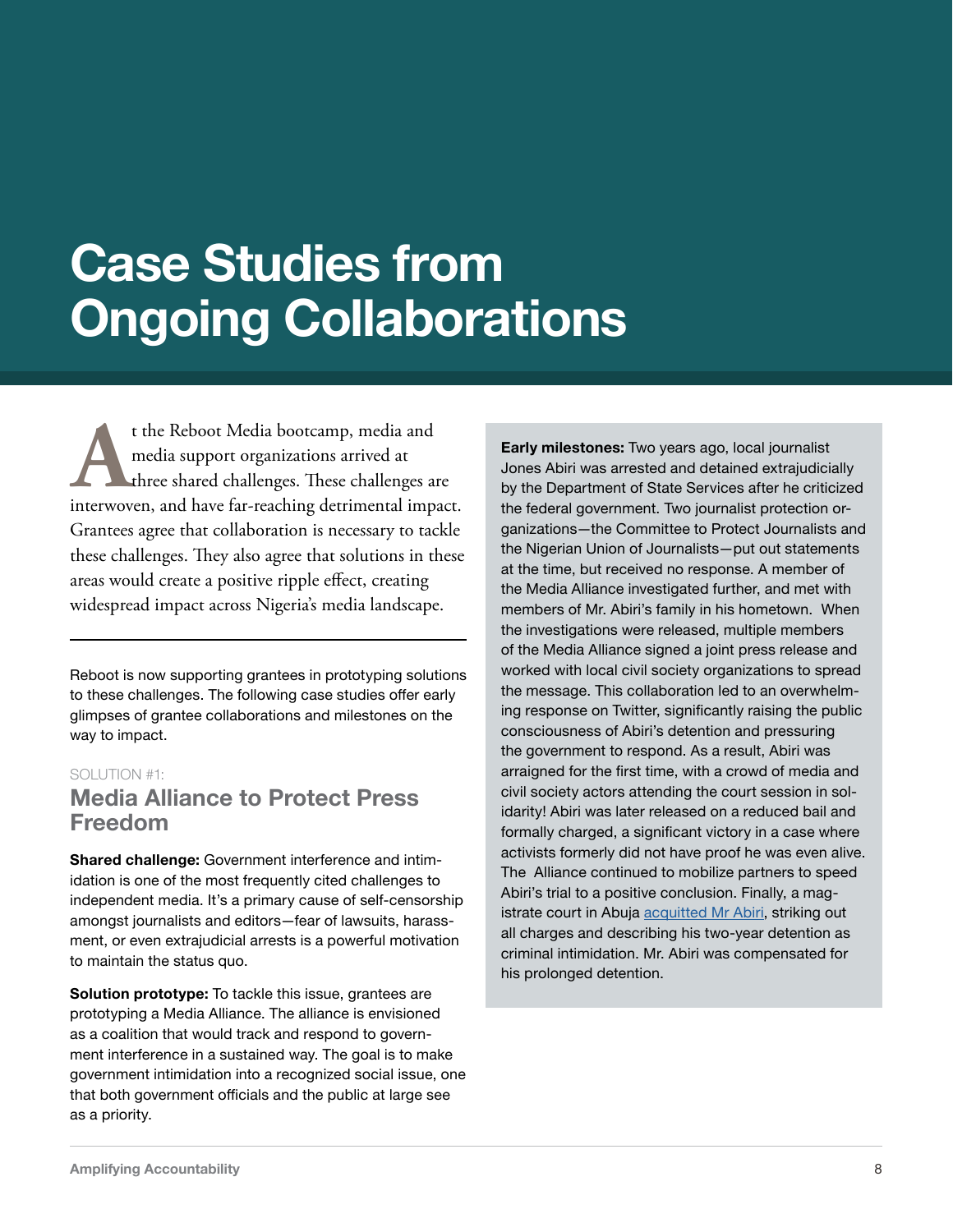#### SOLUTION #2:

### **Data-driven, Investigative Journalists on the Power Sector Beat**

**Shared challenge:** Data-driven journalism is a vital tool in tackling corruption. Yet journalist capacity, as well as access to credible data, is a perennial challenge. During the bootcamp, grantees identified the power sector—one of MacArthur's priority focus areas—as a strategic place where investigative and data-driven journalism could create impact; however, the challenges are compounded by the bureaucracy behind the power sector, which is particularly opaque (some say purposefully so).

**Solution prototype:** To tackle this issue, Reboot is developing a cohort of power-sector experts. These journalists, advocates, and data gatekeepers are working together in capacity-building and collaborative exercises. Their goal is to improve the analytical depth and political salience of reporting on corruption in this sector. Nascent prototypes include developing an onboarding "power sector" training for media organizations, increasing accessibility to data through visualizations in investigative reporting, and fostering the next generation of power sector reporters through a public lecture series and investigative journalism module in universities.

**Early milestones:** Reboot brought the energy advisory firm, Nextier Power, together with MacArthur's media and journalism grantees to identify ways to increase media coverage for power sector corruption. We are developing a monthly meet-up—an extension of an event that Nextier already hosts for public and power sector officials—specifically for journalists and editors to build networks with government gatekeepers and develop their knowledge of salient issues. Based on the success of early meet-ups, Reboot is working with the media cohort and Nextier to co-create a toolkit for data-driven power journalism, to increase the number of journalists who have a good understanding of power sector operations.

#### SOLUTION #3:

### **Independent Revenue Streams for Investigative Journalism**

**Shared challenge:** Most media organizations in Nigeria are closely connected to political interests; owners often have significant business or political connections that influence editorial decisions and limit investigative reporting on governance issues. While there are media owners and entrepreneurs who may be interested in greater editorial independence, they are hesitant to invest in new revenue streams, as local success stories have been virtually non-existent until recently.

**Solution prototype:** To tackle this issue, Reboot is developing alternative streams to fund investigative journalism, including into the power sector and other governance issues. We are coordinating amongst organizations to test and build models for fundraising that not only provide financial support, but also engage citizens, so that citizens' input drives investigative journalism and the resulting stories resonate with them.

**Early milestones:** Driven by grantees' suggestion of starting a joint pool of funds, we are developing a crowdfunding platform geared toward investigative journalism. Reboot has explored the model and its viability by assessing existing platforms and researching with crowdfunding experts, and we have been building demand and ownership amongst local media organizations in a series of workshops. We are now working with journalists, media consumers, and individual donors to design and pilot a crowdfunding model, in collaboration with civil society organizations who have agreed to amplify outreach.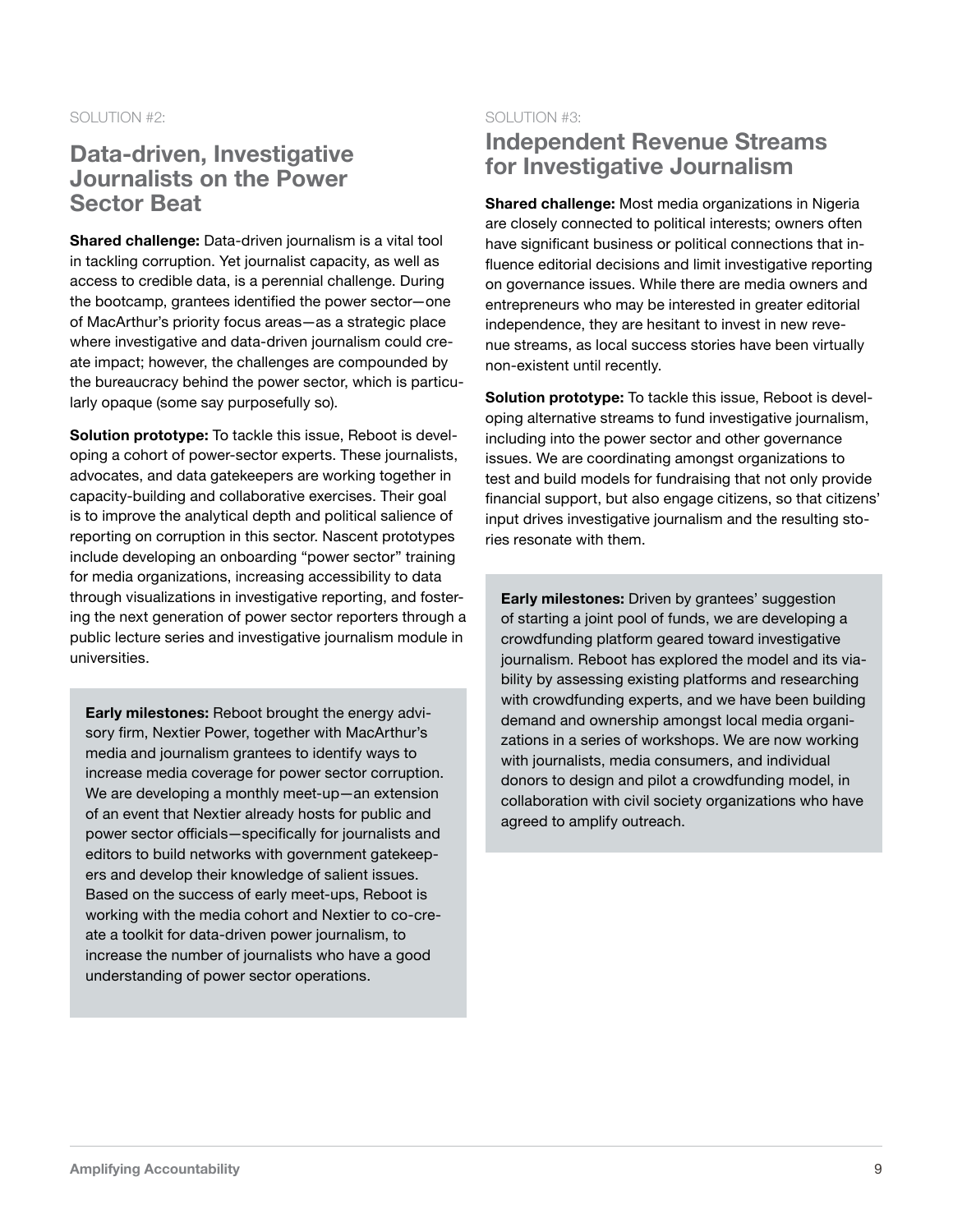### <span id="page-10-0"></span>**Lessons Learned and Recommendations for Development Partners**

**WE** are sharing these "lessons learned" with the wider development community—in the same spirit of collaboration that we seek to foster amongst media and civil society organizations, and the wider development community—in the same spirit of collaboration that we seek to recognizing that international organizations are a part of the accountability ecosystem ourselves.

#### LESSON #1:

### **Building a culture of collaboration takes time.**

The value of collaboration is not always instantly clear to organizations used to working in silos. Especially when collaboration represents a new way of working, staff and leadership will need adequate time to learn it and incorporate it; different organizations will engrain the practice in different ways. There is no set schedule, but it is important to ensure adequate time for organizations to truly adopt collaboration as a valuable new way of working—once they institutionalize this culture, they will spread it to new staff and new partners widely.

**For example:** MacArthur is successfully catalyzing the development of a culture of collaboration. By making long-term investments in inclusive "cohorts," or groups of grantees within civil society, government, and media, the Foundation creates ample opportunity for collaboration. And by investing in organizations like Reboot to facilitate connections and highlight shared opportunities, there is a growing culture of collaboration as formerly siloed organizations more quickly embrace each other as valuable allies in their work.

**Recommendation:** Development funders should invest in building a stronger culture of collaboration amongst grantees working on governance and media, by providing ample time and expertise for grantees to absorb and incorporate the habits of collaboration.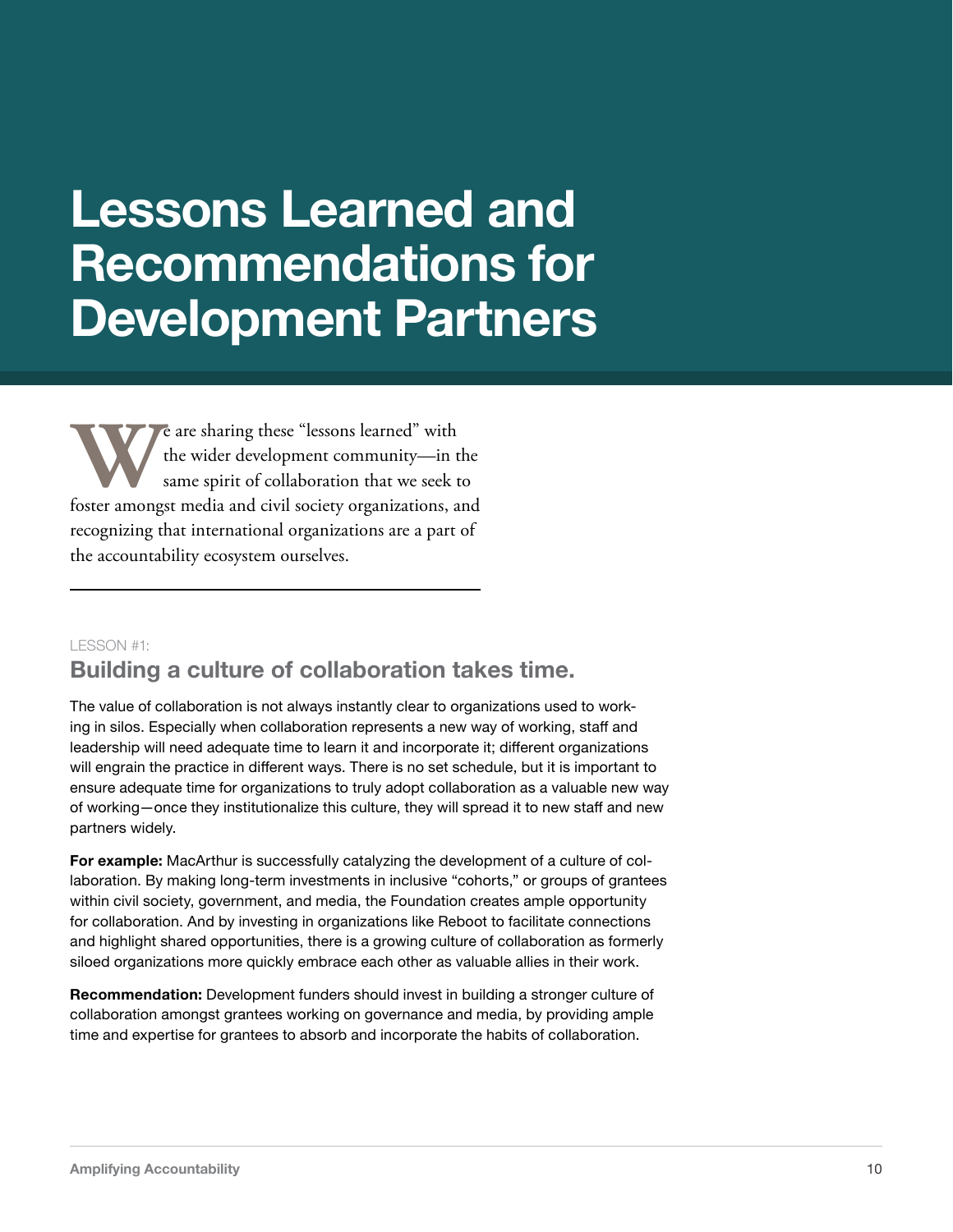### LESSON # 2: **Collaboration must be conceived and led locally, based on issues prioritized together.**

A "collaborative" project pushed by an external actor is far less likely to be sustained than one conceived and led by local organizations themselves. Co-creation processes provide grounding for a successful collaboration; bringing all prospective partners together to identify the issues (instead of allowing external donors to drive priority areas), to align around shared goals, and to develop steps forward together is a major factor in later success. When outside actors determine the issues to be addressed and encourage collaboration without a clear strategy or nuanced understanding of participants interests, it often leads to "collaboration fatigue," and can actually diminish an organization's interest in future partnerships.

**For example:** In the On Nigeria program, having local organizations take the lead means that local partners define the specific challenge they are facing and develop the solutions. Reboot provides facilitation and just-in-time technical assistance to support, and colleagues at the MacArthur Foundation provide technical and financial assistance in responsive and flexible ways.

**Recommendation:** Development partners and grantees should prioritize co-created initiatives by incentivizing organizations to pool their resources, and by designing mechanisms for funding high-impact co-created programs as they emerge.

#### LESSON #3:

### **Keep in mind who is not in the room**

When fostering collaboration, it is important to involve the right people; that inevitably includes people who are not "in the room." These absentees may include stakeholders, such as government actors, who influence people's willingness to share openly. They can also include decision-makers, citizen activists, journalists, and other people who are unable to attend a particular convening due to availability, cost, or other impediments. Identifying these absent stakeholders, and finding a way to systematically engage them in the initiative (outside of the primary collaboration channels as necessary), can be an important way to avoid duplication, and can improve the uptake of initiatives over the long-term.

**For example:** After media organizations at the On Nigeria bootcamp identified the need for a media alliance to protect press freedom, Reboot supported grantees' by following up systematically with all the organizations working in that space who did not attend the workshop. By convening these stakeholders for the pilot of the Media Alliance, we are seeking to strengthen existing processes to be more inclusive and responsive (rather than duplicating ongoing efforts).

**Recommendation:** Ensure collaboration processes have mechanisms in place to consider and involve those who are not in the room at every stage in the process.